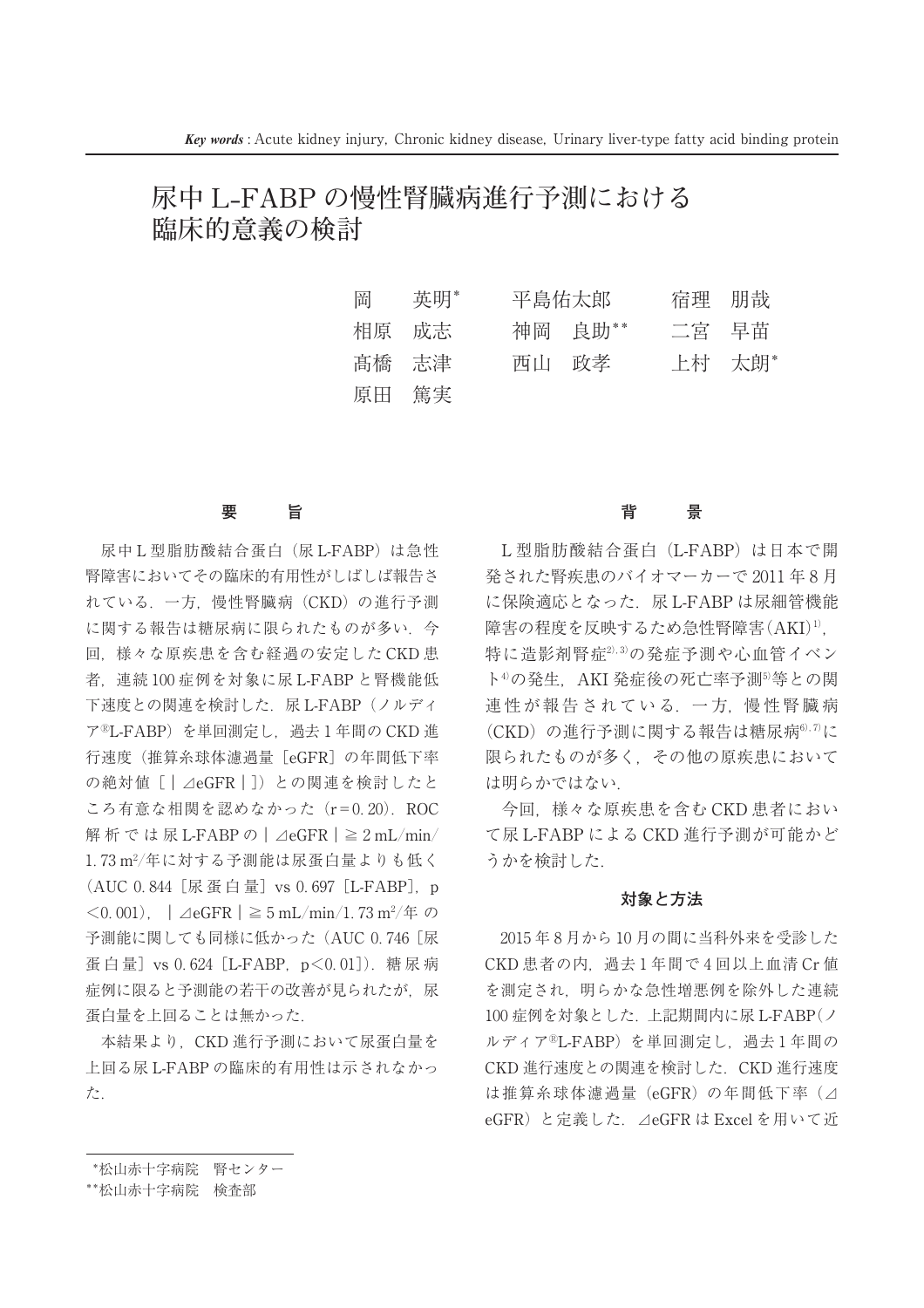似曲線の傾きから算出した.連続変数の相関関係の 検定は Pearson の相関係数を用いた.また CKD 進 行のエンド ポイントとして⊿eGFR の絶対値 (|⊿eGFR|)を用い,2mL/min/1.73m2/年以上 (|⊿eGFR|≧2)と5mL/min/1.73m2/年以上 (|⊿eGFR|≧5)の2つを設定した.エンドポイ ントに対する予測能を ROC 解析の AUC を比較す ることで検討した. 統計解析には EZR を使用した.

本試験は当院倫理委員会の承認を受け(受付番号 499),臨床試験登録システムにも登録を行って施行 した(UMIN000019203).また全症例より書面によ る同意を取得した.

#### **結 果**

対象の100症例の患者背景を Table1に示す. 平均年齢は65歳, 平均体格指数 (BMI) は 24 kg/ <sup>m</sup><sup>2</sup> で,高血圧は9割,糖尿病は4割の患者に認め た.平均血圧は135/78mmHg で,平均尿蛋白量は 0.99g/gCr,平均 Cr1.9mg/dL,平均 eGFR24mL /min/1.73m<sup>2</sup> であった.CKD の原疾患は慢性糸球体腎炎(CGN)が最も多く45例,糖尿病性腎症が 27例,腎硬化症が22例であった.尚,慢性糸球体 腎炎の殆どが腎生検で確定診断され,既に免疫抑制 療法等で活動性が安定した症例である. 糖尿病性腎 症と腎硬化症に関しては臨床的に診断した症例が殆

| Table 1 |  | Characteristics of study patients |  |  |  |  |
|---------|--|-----------------------------------|--|--|--|--|
|---------|--|-----------------------------------|--|--|--|--|

|                                     | $N = 100$      |                                    | $N = 100$      |
|-------------------------------------|----------------|------------------------------------|----------------|
| Sex, male                           | 61             | Primary kidney disease             |                |
| Age, year                           | $65 + 15$      | Glomerulonephritis                 | 45             |
| Height, cm                          | $161 \pm 10$   | Diabetic nephropathy               | 27             |
| Body weight, kg                     | $63 + 14$      | Hypertensive nephrosclerosis       | 22             |
| Body mass index, kg/m <sup>2</sup>  | $24 \pm 4$     | Polycystic kidney disease          | 3              |
| Comorbidity                         |                | Other causes                       | 3              |
| Hypertension                        | 89             | Serum Cr, mg/dL                    | $1.9 \pm 2.3$  |
| Diabetes mellitus                   | 41             | $e$ GFR, ml/min/1.73m <sup>2</sup> | $24 \pm 25$    |
| Blood pressure                      |                | CKD stage                          |                |
| systolic, mmHg                      | $135 \pm 15$   | G1                                 | $\overline{4}$ |
| diastolic, mmHg                     | $78 + 12$      | G <sub>2</sub>                     | 11             |
| Use of renin-angiotensin            | 68             | G <sub>3</sub>                     | 22             |
| system inhibitors                   |                | G <sub>4</sub>                     | 36             |
| Urinary protein<br>excretion, g/gCr | $0.99 \pm 2.6$ | G5                                 | 26             |

 $mean \pm SD$ 



Fig. 1 Positive correlation between urinary L-FABP and urinary protein excretion  $(A)$ , and negative correlation between estimated GFR and urinary L-FABP (B)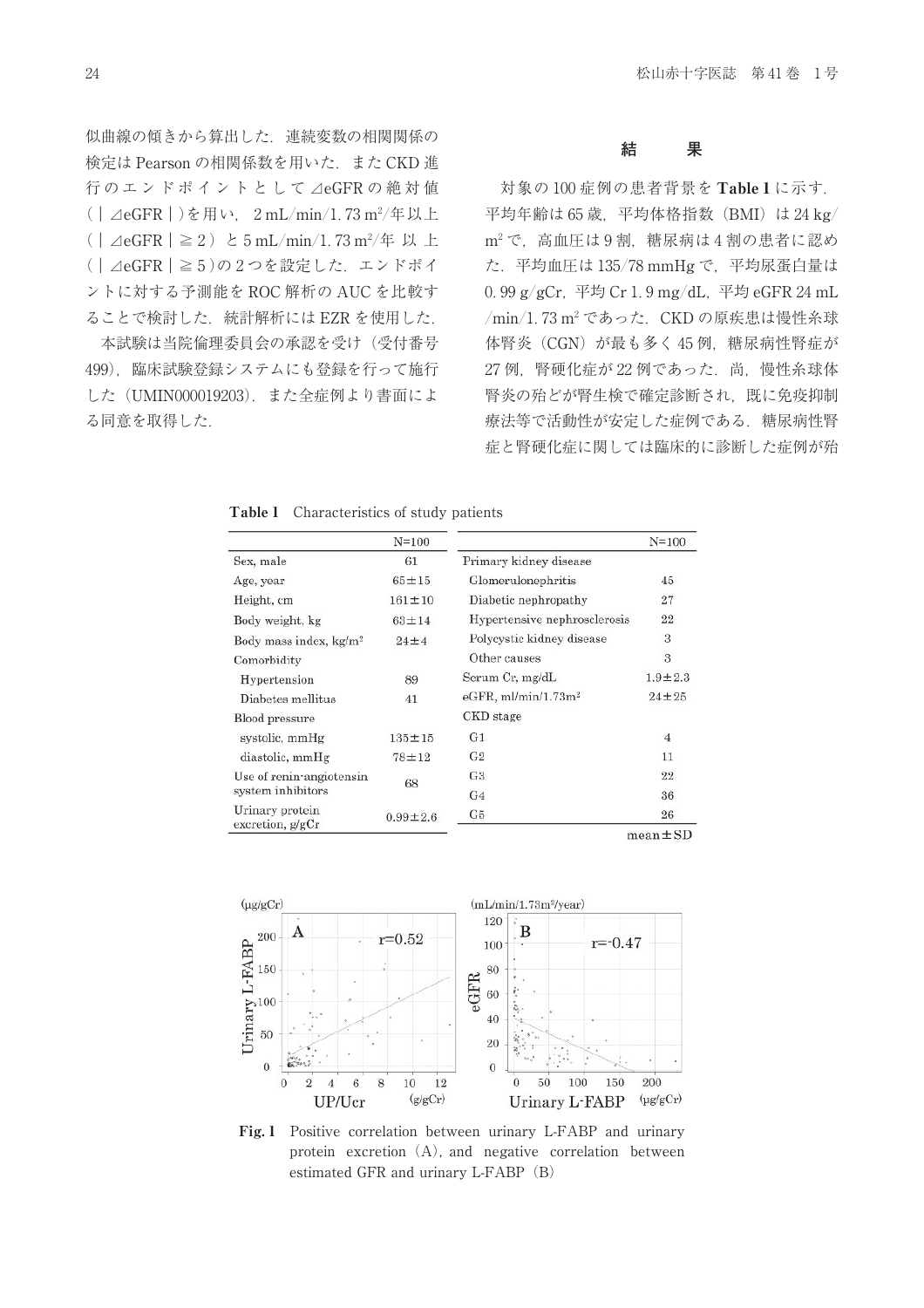

Fig. 2 No correlation between urinary L-FABP and absolute delta estimated GFR (A), and positive correlation between urinary protein excretion and absolute delta estimated GFR(B)



Fig. 3 ROC curve analysis for urinary L-FABP and urinary protein excretion as <sup>a</sup> predictor of CKD progression evaluated with absolute delta estimated GFR.  $(A)$  shows absolute delta estimated GFR is more than  $2 \text{ mL/min}/1.73 \text{ m}^2/\text{year}$  and (B) shows more than  $5 \text{ mL/min}/1.73 \text{ m}^2/\text{year}$ .

どである.

尿 L-FABP と各種臨床データとの相関を検討し たところ,尿蛋白量(UP/UCr)とは正の相関(相 関係数 [r] = 0.52) を認め, eGFR とは負の相関 (r =-0.47) を認めた (Fig. 1). しかしながら尿 L-FABP と | ΔeGFR | とは相関を認めなかった (r= 0.20)(Fig. 2 A).一方,尿蛋白量は|ΔeGFR|と 正の相関を認めた  $(r=0.47)$  (Fig. 2 B).

ROC 解析で尿 L-FABP と尿蛋白量とのエンドポ イントに対する予測能を比較したところ, |ΔeGFR|≧2に対しては尿 L-FABP は尿蛋白量 よりも予測能が低く (AUC 0.844 [尿蛋白量] vs 0.697 [L-FABP],  $p < 0.001$ ),  $\Delta$ eGFR  $\geq 5$ に

対しても同様の結果であった (AUC 0.746 [尿蛋 白量]vs 0.624 [L-FABP],  $p$ <0.01)(Fig. 3). 糖 尿病を有する CKD に限って同様に ROC 解析を施 行したところ,|ΔeGFR|≧2に対 し て は 尿 L-FABP の予測能は改善し尿蛋白量との有意差は消 失したが (AUC 0.850 [尿蛋白量] vs 0.798 [L-FABP],p=0.323]),|ΔeGFR|≧5に対しては やはり尿蛋白量の方が予測能が高かった(AUC 0.800 [尿蛋白量] vs 0.626 [L-FABP], p<0.01]).

#### **考 察**

尿 L-FABP は AKI の発症予測<sup>1)</sup>や, AKI 発症後 の予後予測5が可能と報告されている. 更に、糖尿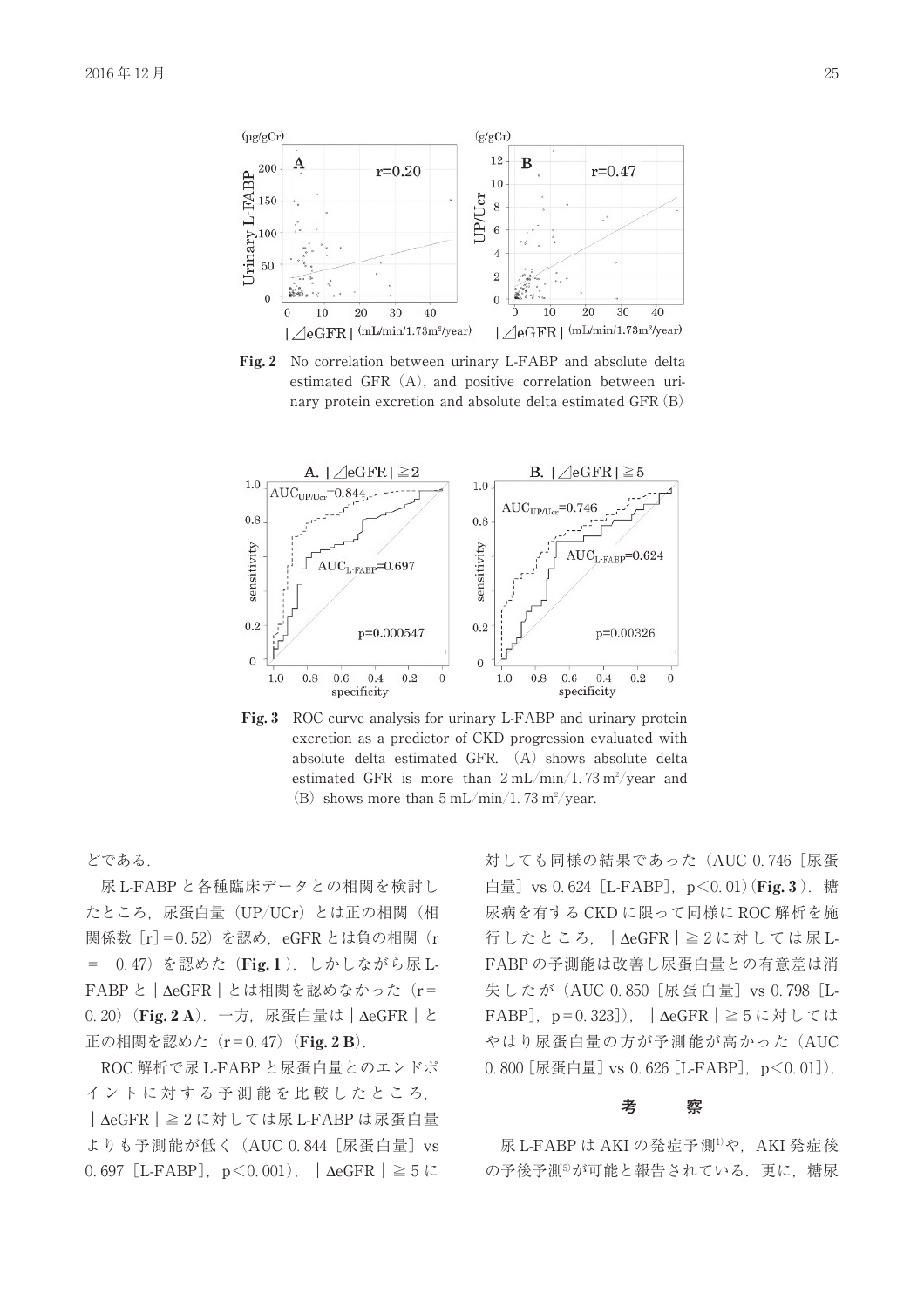病症例に関しては CKD の進行予測<sup>6),7)</sup>が可能と報 告されているが,今回様々な原疾患を含む CKD 患 者において尿 L-FABP の CKD 進行予測能を検討し たところ,CKD 進行速度との有意な相関は示され ず,進行予測能も尿蛋白量に有意に劣るとの結果で あった.そして糖尿病症例に限ると CKD 進行予測 能は若干改善が見られたものの,尿蛋白量を上回る ことは無かった.

尿 L-FABP は近位尿細管の虚血・酸化ストレス による障害を反映すると考えられているが、AKI での増加は主に急性虚血が,CKD での増加は尿中 アルブミンに結合した脂肪酸の過剰負荷が原因と推測されている8).今回対象とした症例は過去1年間 に急性増悪を呈していない安定した経過の CKD 患 者であったことから、尿細管虚血による尿 L-FABP の増加は期待できず,尿中アルブミンに結合した脂 肪酸の過剰負荷による尿 L-FABP の増加が主な機 序と考えられた.このことは尿 L-FABP が尿蛋白 (主にアルブミン)量との有意な正の相関を示した 反面,急性増悪を呈さない CKD の進行予測能にお いて尿蛋白量を上回ることが出来なかった結果を支持するものである. 今回対象とした CKD 患者の原 疾患は慢性糸球体腎炎が最多で、次いで糖尿病性腎 症であり、両者を合わせると7割以上を占める. 尿 細管よりも糸球体を病変の首座とする疾患が大部分を占めたことも尿 L-FABP に不利に働いた可能性 が考えられる.

本研究はいくつかの限界を有する. 第一に症例数 が100例と小規模であることが挙げられる.第二に 真の CKD 進行の予測能を確認する為には縦断研究 が必要である.しかしながら最近,末期腎不全の代 替エンドポイントとしての eGFR の変化率が有用 であるとの報告<sup>9)</sup>があり、追跡期間が短く CKD ス テージが早期の集団では特に有用であると考えられ る.第三に実臨床では CKD 進行においては急性増 悪,すなわち AKI の発症が関与することが多く, AKI の発症予測因子として確立された尿 L-FABP

は,本結果以上に CKD 進行予測因子として有用な 可能性は残ると考えられる.

#### **結 語**

糖尿病の有無によらず,CKD 進行の予測にお いて尿中 L-FABP は尿蛋白量を上回る臨床的意 義は示されなかった.

利益相反:積水メディカル株式会社より検査試薬ノルディアⓇL-FABP の提供を受けた.

# **文 献**

- 1) Matsui K. *et al.* : Usefulness of urinary biomarkers in early detection of acute kidney injury after cardiac surgery in adults. Circ J 76 : 213-220, 2012.
- 2) Nakamura T. *et al.* : Urinary excretion of liver-type fatty acid-binding protein in contrast medium-induced nephropathy. Am J Kidney Dis 47 : 439-444, 2006.
- 3)Manabe K. *et al.* : Urinary liver-type fatty acid-binding protein level as <sup>a</sup> predictive biomarker of contrastinduced acute kidney injury. Eur J Clin Invest 42 : 557- 563, 2012.
- 4) Araki S. *et al.* : Predictive effects of urinary liver-type fatty acid-binding protein for deteriorating renal function and incidence of cardiovascular disease in type 2 diabetic patients without advanced nephropathy. Diabetes Care 36 : 1248-1253, 2013.
- 5) Doi K. *et al.* : Evaluation of new acute kidney injury biomarkers in <sup>a</sup> mixed intensive care unit. Crit Care Med 39 : 2464-2469, 2011.
- 6)Kamijo-Ikemori A. *et al.* : Clinical significance of urinary liver-type fatty acid-binding protein in diabetic nephropathy of type 2 diabetic patients. Diabetes Care 34 : 691- 696, 2011.
- 7) Nielsen SE. *et al.* : Urinary liver-type fatty acid-binding protein predicts progression to nephropathy in type 1 diabetic patients. Diabetes Care 33 : 1320-1324, 2010.
- 8) Yamamoto T. *et al.* : RenalL-typefattyacid-binding protein in acute ischemic injury. J Am Soc Nephrol 18 : 2894-2902, 2007.
- 9) Coresh J. *et al.* : Decline in estimated glomerular filtration rate and subsequent risk of end-stage renal disease and mortality. JAMA 311 : 2518-2531, 2014.